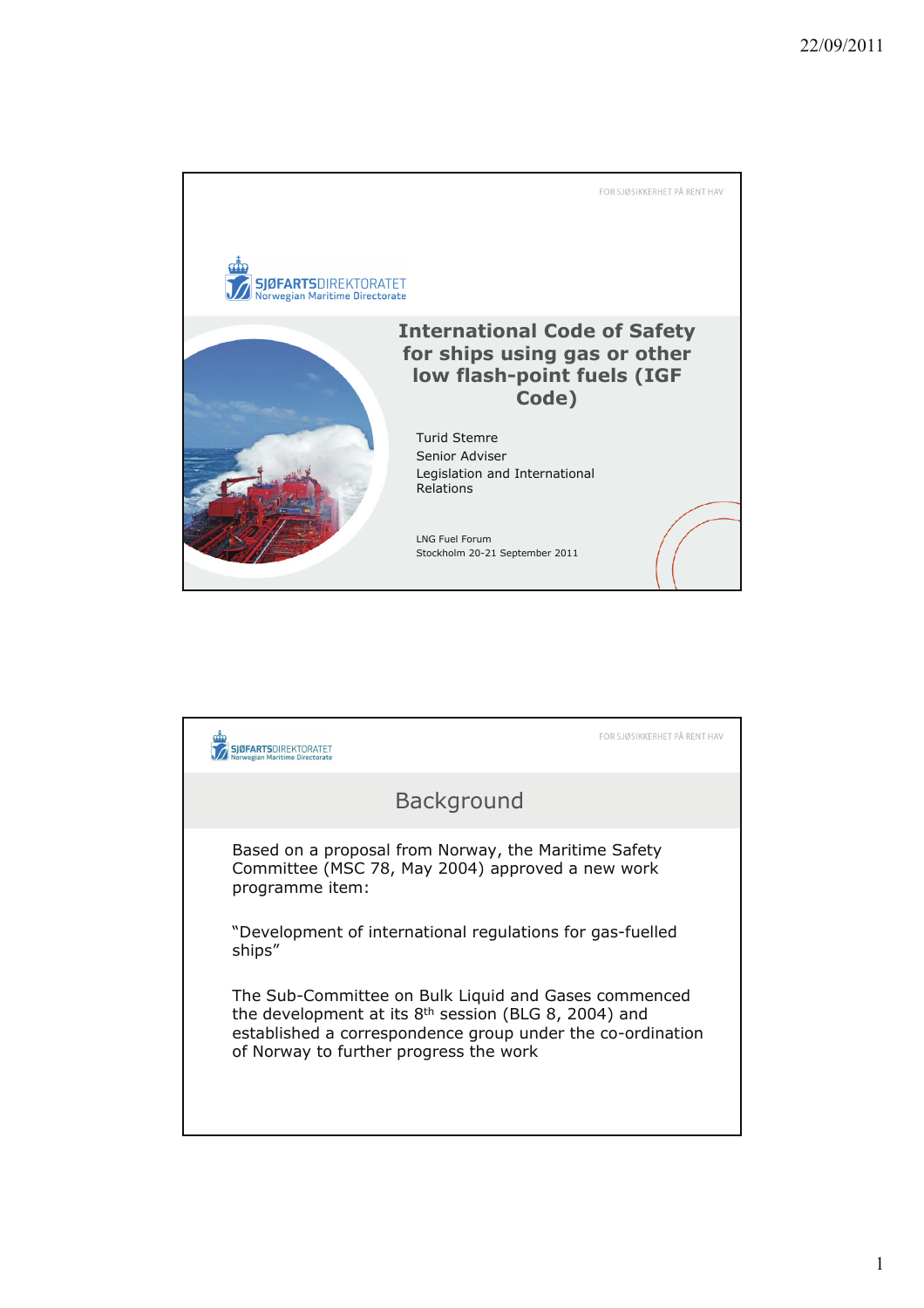|                                                                                                                         | FOR SJØSIKKERHET PÅ RENT HAV |
|-------------------------------------------------------------------------------------------------------------------------|------------------------------|
| Progress                                                                                                                |                              |
| BLG 9 (2005) decided a two step approach:                                                                               |                              |
| Development of interim guidelines for gas-fuelled ships.<br>1.                                                          |                              |
| Development of a Code of safety for gas-fuelled ships<br>2.                                                             |                              |
| BLG 13 (2009) agreed to the draft Interim guidelines on<br>safety for natural gas-fuelled engine installations in ships |                              |
| MSC 86 (2009) approved "Interim guidelines on safety for<br>natural gas-fuelled engine installation in ships".          |                              |

|                                                                                                                                                                   | FOR SJØSIKKERHET PÅ RENT HAV |
|-------------------------------------------------------------------------------------------------------------------------------------------------------------------|------------------------------|
| IGF Code                                                                                                                                                          |                              |
| BLG 14 (2010) further developed the Draft IGF Code and<br>agreed to ask MSC for an extension of the scope to also<br>cover other gases and low flash-point fuels. |                              |
| MSC 87 (2010) agreed to the extension of the scope.                                                                                                               |                              |
| BLG 15 (2011) further developed the Draft IGF Code and<br>preliminary agreed to include the following gases and low<br>flash-point fuels:                         |                              |
|                                                                                                                                                                   |                              |
|                                                                                                                                                                   |                              |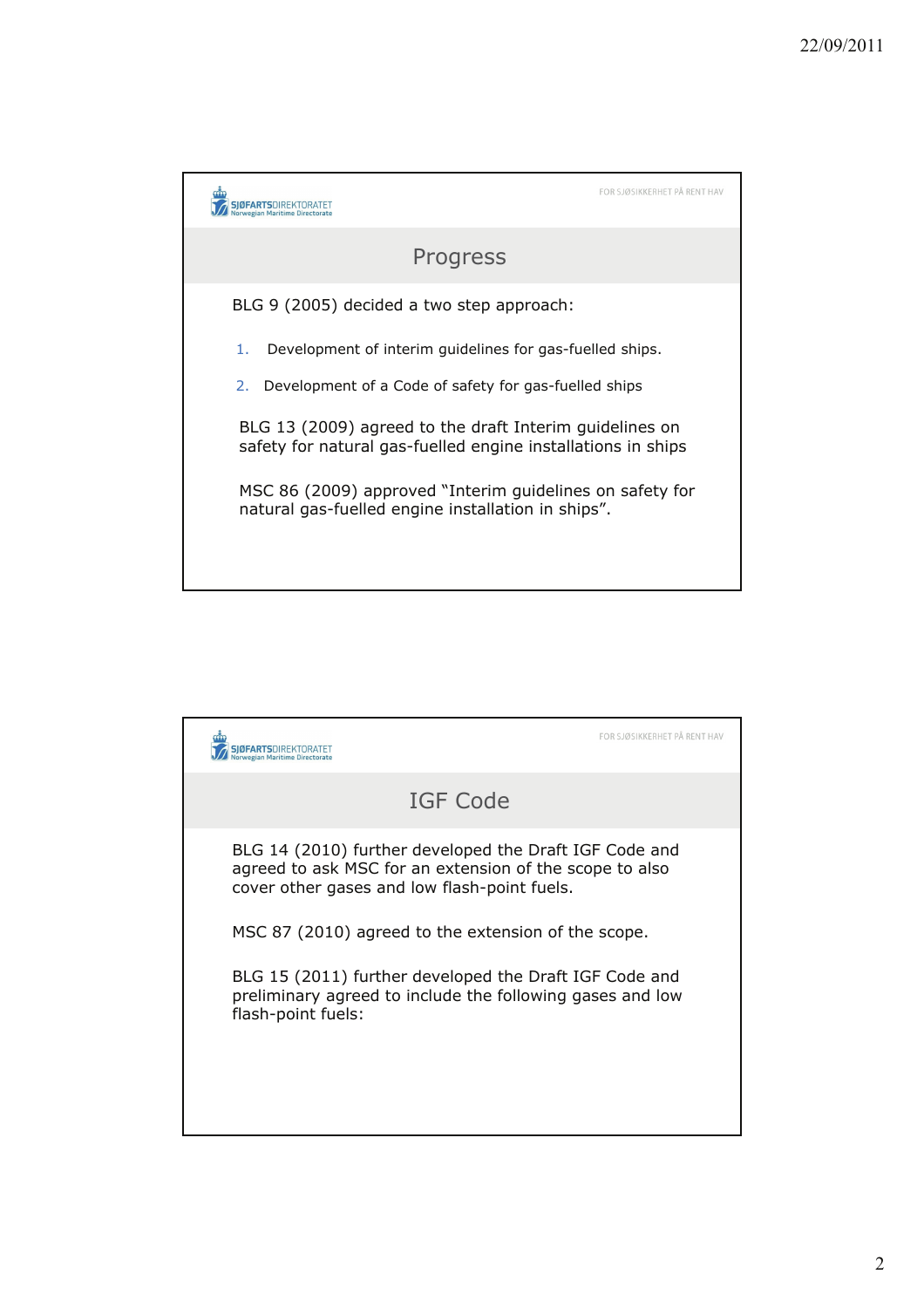

|   |                                                                                                                                                                                                                                                                                                                                                                                                                                                                                                                                                  | FOR SJØSIKKERHET PÅ RENT HAV |
|---|--------------------------------------------------------------------------------------------------------------------------------------------------------------------------------------------------------------------------------------------------------------------------------------------------------------------------------------------------------------------------------------------------------------------------------------------------------------------------------------------------------------------------------------------------|------------------------------|
|   | Content of the Code                                                                                                                                                                                                                                                                                                                                                                                                                                                                                                                              |                              |
| ٠ | The Draft IGF Code is currently planned to address safety<br>measures for the following:<br>• Material and pipe design<br>• Power Generation [including propulsion and other energy converters]<br>• Fuel storage<br>• Fuel supply to consumers<br>• Refuelling<br>• Ship design and arrangement<br>• Fire safety<br>• Explosion protection<br>• Ventilation<br>Electrical installations<br>• Control monitoring and safety systems<br>• Alternative design<br>• Manufacture, workmanship and testing<br>• Operational and training requirements |                              |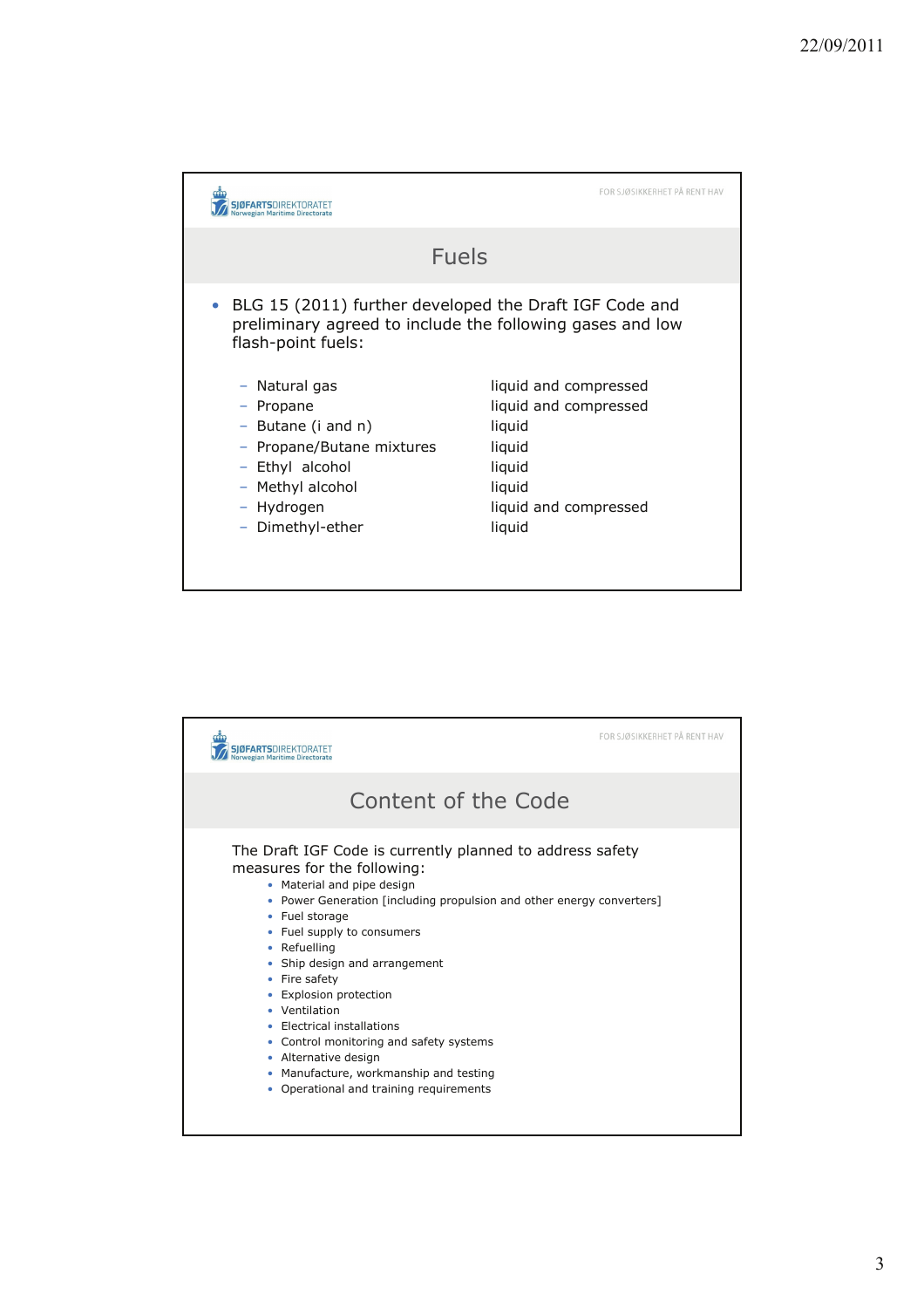